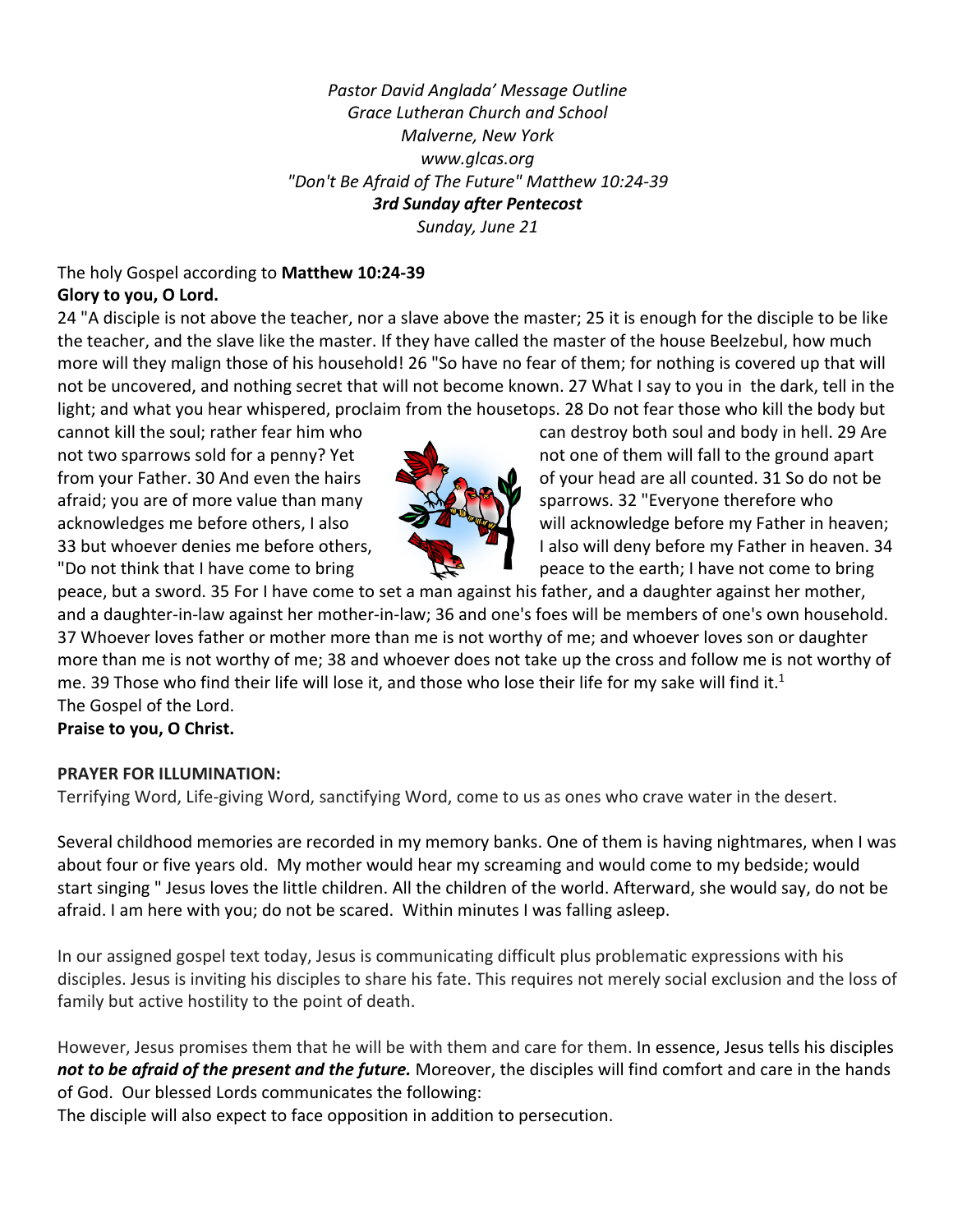Jesus communicates that a disciple is the above his teacher, nor a servant above his Lord. Jesus also enlightens them that he is not over them that they are privileged to be like him. Jesus is forming his disciples as equal partners in ministry. There is no dichotomy between the disciples and Jesus.

Jesus continues by expressing to his disciples the following, look, you will be accused of being influenced by demonic powers as they have charged or accused me. In other words, if Jesus was ignored, insulted, misjudged, abandoned, betrayed, tortured, and crucified, then those who follow him-that is his disciples should not expect better treatment.<sup>2</sup>

Jesus says the following "If they have called the master of the house Beelzebul, how much more will they malign those of his household!" Beelzubual was a Philistine god whose name meant "Lord of the house," Beelzubual fills the role of Satan in our text today. Another possible meaning of the name is "Lord of the dwelling or the underworld." 3

Jesus carries on by telling his students do not be afraid of them. Fear in the face of persecution is natural, but Jesus gives them a promise.

All that is hidden will be revealed or known to you: Evil people love darkness because it hides their evil deeds. They conspire in secret to hinder the good. But the Lord will bring to light the hidden things of darkness.

The second promise Jesus gives them is, do not allow fear to overcome you, they can kill the body, which will die soon anyway, but they have no power over the soul. Only God has power/control over eternity.

Only fear God who can destroy both soul and body in Gehenna. Gehenna was the place in the Hebrew Scriptures where the wicked were punished. Also, a place to burn rubbish outside Jerusalem.

The third promise is if God cares even about the sparrows, they are not worth much money less than a penny; God will take care of you. Nothing happens in the world without the knowledge of God, and God will make provision for you. God knows all the hairs of your head. This is used as a metaphor for something too numerous to be counted. Therefore, do not be afraid, you hare of more value than many sparrows. 4

Our text ends with Jesus telling his disciples that discipleship will be difficult because the kingdom of God will bring us in direct opposition with the world what more with our family members. "Do not think that I have come to bring peace to the earth; I have not come to bring peace, but a sword. For I have come to set a man against his father, and a daughter against her mother, and a daughter-in-law against her mother-in-law; and one's foes will be members of one's own household. Whoever loves father or mother more than me is not worthy of me; and whoever loves son or daughter more than me is not worthy of me; and whoever does not take up the cross and follow me is not worthy of me. Those who find their life will lose it, and those who lose their life for my sake will find it."

We can expect conflict with friends and love ones when we begin to embrace the teachings of Jesus Christ as a lifestyle. Your friends, including your family members, may not be content with you when you start loving your next-door neighbor, as well as the stranger as yourself.

The radical teachings of Jesus will separate you from loved ones along with friends because the teaching of Jesus goes against hate, racism homophobia, including misogyny. Your acquaintances or your circle of influences in your life may not accept the teachings of Jesus. Furthermore, many will turn against you when you embrace the transformative power of love instead of hate.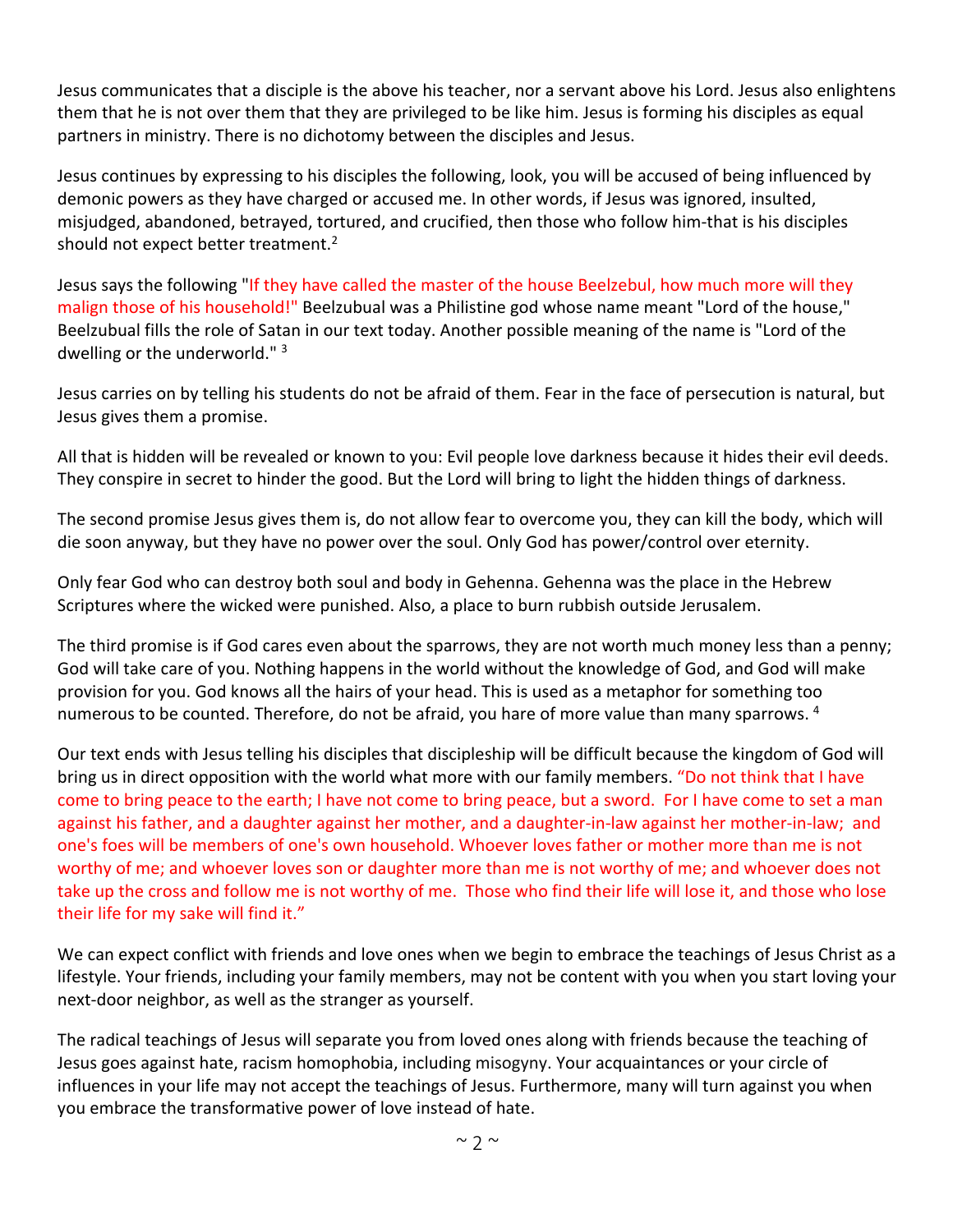People of God do not be afraid, I know we are living in a difficult season in our lives, but Gospel promises that God is with us.

Let us embrace the prophetic voices of Dietrich Bonhoeffer, who stood up against the hate racism of Adolf Hitler, like Martin Luther King Jr., who lifted his voice against racial injustice and Oscar Romero, who sided with the poor and oppressed in El Salvador an Latin America. All three choose to live their lives without fear. They become prophetic voices of liberation in our world.<sup>5</sup>

They spoke truth to power. Dietrich, Martin as well as Oscar lifted their voices on behalf of disfranchised people of the world. During their lifetime, they were threatened, harassed, as well as accused of being antiestablishment, anti-government coupled with being anti-church.

They all have one thing in common; they all died as martyrs of the church because of their commitment to authentic discipleship or, better yet, to the teachings of Jesus Christ.

Discipleship is not easy; discipleship challenges us to the very core of our beings.

Beloved in the Lord today, we may all feel more distant and isolated than usual, but every day we are reminded of God's providence along with God's goodness in our lives. Equally important, the kindness of people and the resilience of the church community.

My good brothers and sisters, following Jesus, including the call to discipleship, is a risky business. I am aware that; discipleship is challenging. But thanks be to God, that God empowers us to be the disciples of Jesus.

The Good News today is that God is with us; the promises of the Gospel has been given to each one of us. If Jesus said it, we surely could trust his Word, so do not be afraid of today and tomorrow. God is with us; God has not abandoned us; God will take care of us. People of God do not be afraid of today, as well as tomorrow; God is with us. Remember.

Jesus loves the little children All the children of the world Red and yellow, black, brown, and white They are precious in His sight Jesus loves the little children of the world<sup>6</sup>

So, people of God, you can go to sleep without being afraid God's precious arm will hold you, God also whispers I love you.

# **RESPONSE TO THE WORD:**

Let us pray, "we lift up our souls, O Lord, for your goodness heals our ills, your forgiveness is sweeter than honey. Your steadfast love strengthens all who call upon you. Listen to our cries of supplication and deepest calling of our hearts. For you alone can hear us. You alone can mend our hurts and bind our wounds. Amen."7

# **BENEDICTION:**

"Though we have been cast aside, you restore our future. Though others seek to banish us from sight, you bless us with opportunities for new life.